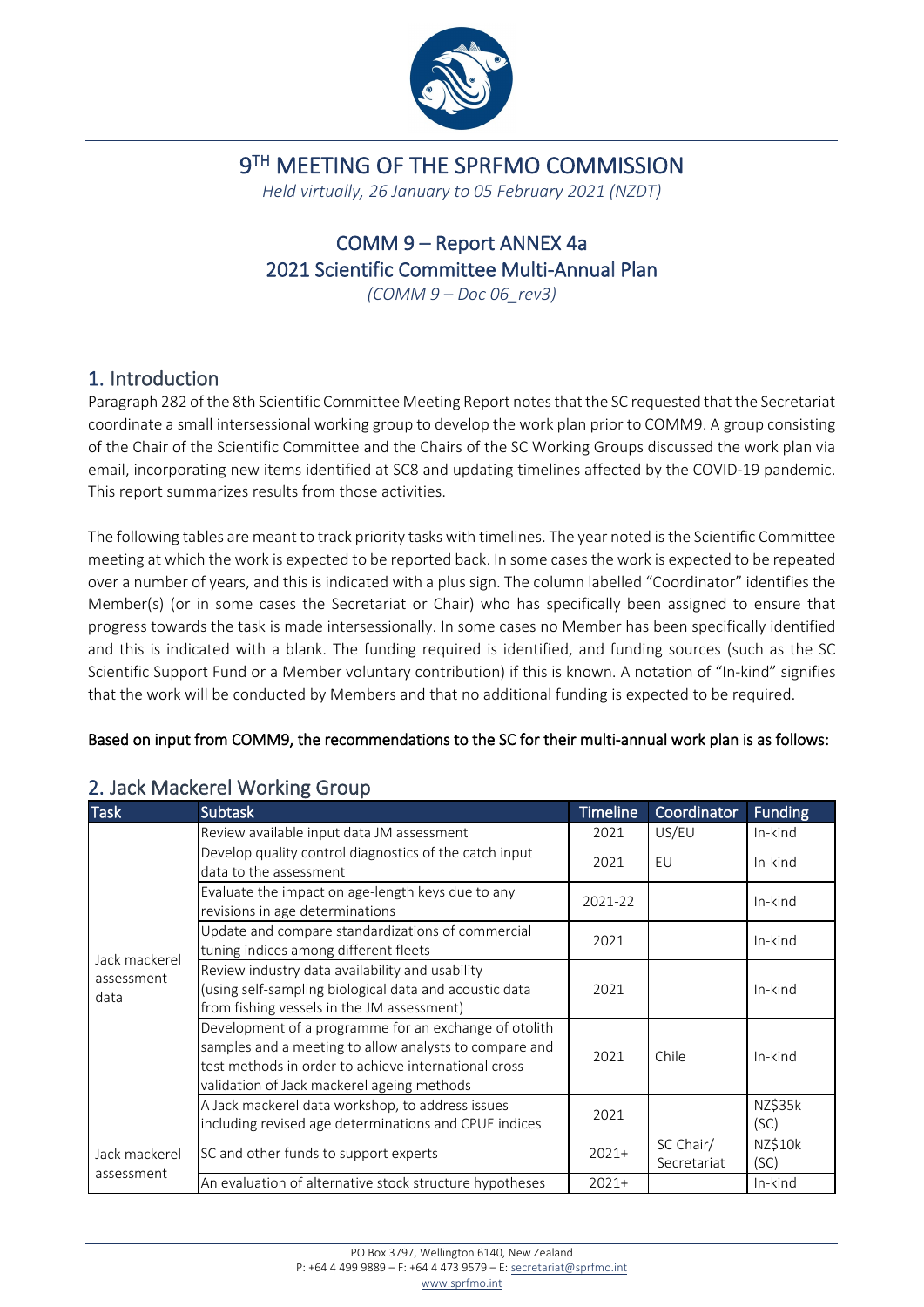

| <b>Task</b>                                         | <b>Subtask</b>                                                                                                                                                                                                                                                                                         | <b>Timeline</b> | Coordinator | <b>Funding</b>   |
|-----------------------------------------------------|--------------------------------------------------------------------------------------------------------------------------------------------------------------------------------------------------------------------------------------------------------------------------------------------------------|-----------------|-------------|------------------|
|                                                     | Provide TAC advice according to Commission request<br>("adjusted Annex K")                                                                                                                                                                                                                             | 2021            |             | In-kind          |
|                                                     | Review biological reference points (BRPs), develop and<br>carry out MSE evaluation to design alternative<br>management procedures (see COMM8-Report Annex 8b)<br>(this to include carryover, accumulating quota over 2<br>years, and one/two stock hypotheses, paragraphs 80,<br>102,118 COMM8-Report) | 2021            | EU          | NZ\$167k<br>(EU) |
|                                                     | MSE objectives workshop                                                                                                                                                                                                                                                                                | 2021-<br>2022   | EU          | NZ\$50k(EU)      |
|                                                     | A Jack mackerel stock assessment benchmark workshop<br>to cover topics such as a review of the single and two-<br>stock hypothesis implementations of the JJM assessment<br>model <sup>1</sup>                                                                                                         | 2021-<br>2022   | EU          | NZŚ42K<br>(EU)   |
| Estimation of<br>growth                             | Analyse growth estimation in light of spatial-temporal<br>changes using a variety of techniques such as daily<br>increment, carbon dating, tagging                                                                                                                                                     | 2021            | Chile       | In-kind          |
|                                                     | Update growth estimation (including explanation of<br>implications and methodology, Paragraph 15 COMM8<br>report)                                                                                                                                                                                      | 2021            | Chile       | In-kind          |
| Predict<br>recruitment<br>under climatic<br>drivers | Investigate SPRFMO specific drivers of recruitment such<br>as El Niño to improve productivity prediction                                                                                                                                                                                               | $2021+$         |             | In-kind          |
| Jack mackerel<br>connectivity                       | Use modelling and observation data to predict<br>connectivity and seasonal to decadal variability therein                                                                                                                                                                                              | $2021+$         |             | In-kind          |

#### 3. Deepwater Working Group

| <b>Task</b>                | <b>Subtask</b>                                                                                                                                                | Timeline Coord. Funding |     |                   |
|----------------------------|---------------------------------------------------------------------------------------------------------------------------------------------------------------|-------------------------|-----|-------------------|
| Orange roughy assessment   | Louisville Ridge stock(s):<br>• Explore alternative stock assessment models<br>• Estimate stock status<br>• Provide advice on sustainable catch levels        | 2022                    | NZ. | In-kind           |
| Orange roughy assessment   | Ageing of existing and new orange roughy samples                                                                                                              | 2021-<br>2022           | NZ. | In-kind           |
| data                       | Coordinate and design acoustic surveys for relevant<br>stocks (intersessional consideration)                                                                  | 2021-<br>2022           | NZ. | In-kind           |
|                            | Review the list for deepwater stock structure analyses<br>based on assessment for non-orange roughy stocks                                                    | 2025                    |     | In-kind           |
| Deep water stock structure | Use modelling and observation data to predict<br>connectivity:<br>Using genetic, microchemistry, morphometric,<br>parasite prevalence and tagging experiments | 2021                    |     | NZ\$23.6k<br>(SC) |
|                            | Develop workplan to drive stock structure delineation<br>studies for orange roughy and alfonsino and other key<br>target species                              | $2021+$                 |     | In-kind           |
| Other stock assessments, & | Review the risk assessment of teleost and elasmobranch<br>species considering new available information and<br>methods                                        | 2024-<br>2025           |     | In-kind           |
| ecological risk assessment | Develop a tier-based assessment framework for all DW<br>stocks and recommend relevant reference points and/or<br>management rules for these stocks            | $2021+$                 |     | In-kind           |

<span id="page-1-0"></span> $1$  Note that in the event that COVID19 travel restrictions remain prohibitive, a full "benchmark assessment" will be postponed until 2022. However, a virtual workshop will be needed to begin to inform the SC on the likely impacts of the revised historical data. This is envisaged to occur sometime within the May-August 2021 timeframe.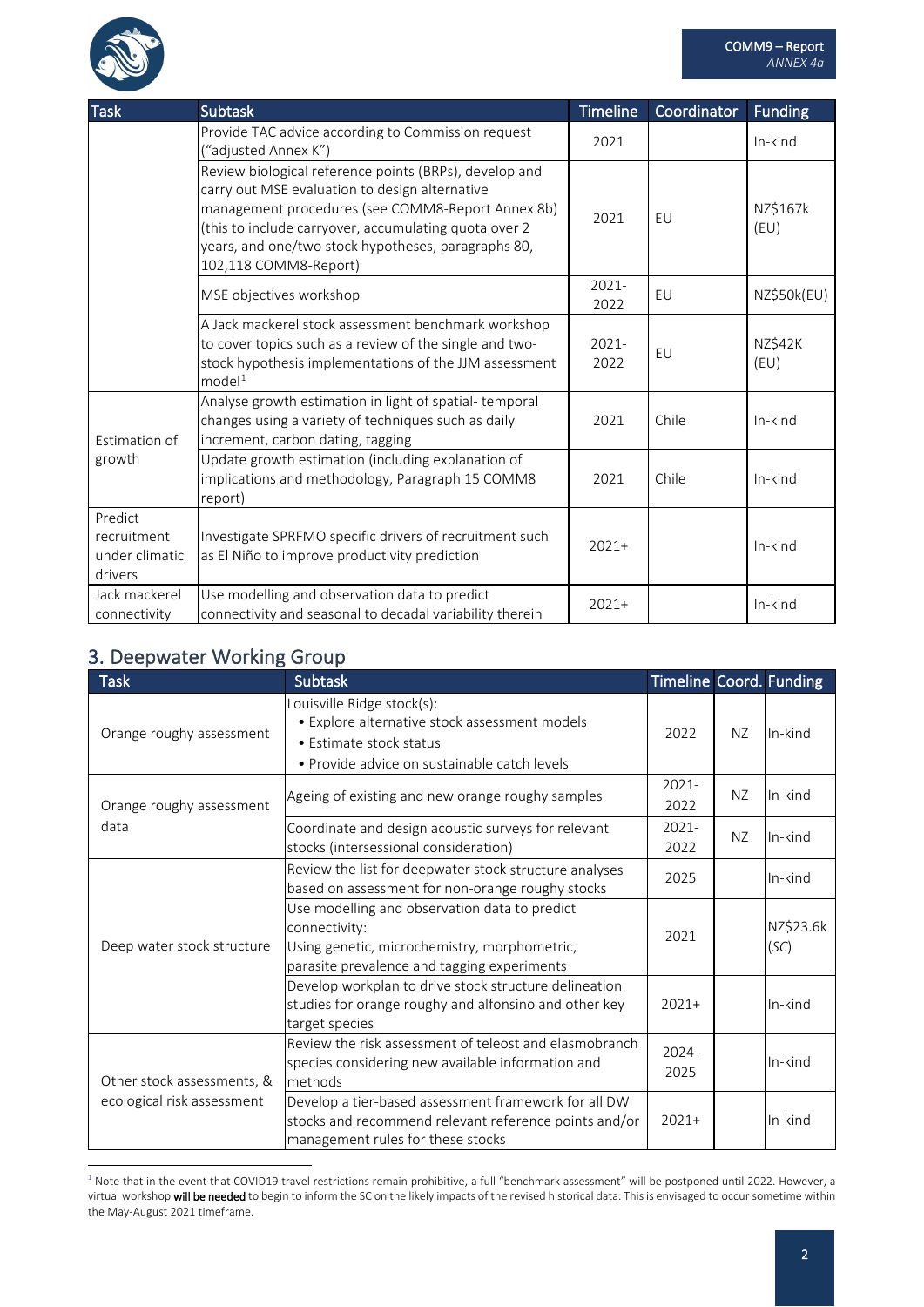

| <b>Task</b>              | <b>Subtask</b>                                                                                                        | Timeline Coord. Funding |           |
|--------------------------|-----------------------------------------------------------------------------------------------------------------------|-------------------------|-----------|
|                          | Finalise list of VME taxa (incorporating FAO criteria) and                                                            |                         |           |
|                          | design approach for benthic bycatch review                                                                            | 2021                    | In-kind   |
|                          | Annually collect and review VME catch and other benthic                                                               | $2021 +$                | In-kind   |
|                          | sampling data                                                                                                         |                         |           |
|                          | An assessment of how VME taxa ID guides could be                                                                      | 2021                    | SC funds? |
|                          | developed                                                                                                             |                         |           |
|                          | Compile information on VME groups to contribute to                                                                    |                         |           |
|                          | upgrades to the multi-taxonomic level list of VME                                                                     | $2021+$                 | In-kind   |
|                          | indicator taxa                                                                                                        |                         |           |
|                          | Investigate the relationship between benthic bycatch                                                                  |                         |           |
| VME Encounters and       | from fishing vessels (including encounter events) and the<br>habitat suitability models                               | $2022+$                 | In-kind   |
| benthic bycatch          |                                                                                                                       |                         |           |
|                          | Investigate the relationship of benthic bycatch to                                                                    |                         |           |
|                          | estimates of abundance of VME taxa                                                                                    | $2022+$                 | In-kind   |
|                          | Development of a process to review all recent and                                                                     |                         |           |
|                          | historical benthic bycatch data to determine the ongoing                                                              |                         |           |
|                          | effectiveness of the spatial management measures, and                                                                 | $2021+$                 | In-kind   |
|                          | an annual update of that analysis using the most recent                                                               |                         |           |
|                          | bycatch data.                                                                                                         |                         |           |
|                          | Develop advice on appropriate move-on distances for                                                                   |                         |           |
|                          | potential VME encounters[, based on the size and spatial                                                              | 2021                    |           |
|                          | clustering of VME indicator taxa distributions                                                                        |                         |           |
|                          | Review all reported VME encounters and:                                                                               |                         |           |
|                          | • provide advice on whether each encounter is                                                                         |                         |           |
|                          | consistent with the models applied to prevent SAIs                                                                    |                         |           |
|                          | on VMEs                                                                                                               |                         |           |
|                          | • determine whether any encounters were unexpected                                                                    |                         |           |
|                          | based on the relevant VME habitat suitability models,<br>• provide advice on appropriate management actions           |                         |           |
|                          | (including but not limited to any proposed by the                                                                     |                         |           |
| CMM 03 request regarding | relevant Member or CNCP).                                                                                             | $2021+$                 | In-kind   |
| Encounters with VMEs.    | This review should include consideration of:                                                                          |                         |           |
|                          | • analyses provided by a Member or CNCP;                                                                              |                         |           |
|                          | • historical fishing events within 5nm of the encounter,                                                              |                         |           |
|                          | in particular, any previous encounters, and all                                                                       |                         |           |
|                          | information on benthic bycatch;                                                                                       |                         |           |
|                          | · model predictions for all VME indicator taxa;                                                                       |                         |           |
|                          | · details of the relevant fishing activity, including the                                                             |                         |           |
|                          | bioregion; and any other relevant information                                                                         |                         |           |
|                          |                                                                                                                       |                         |           |
|                          | Review all available data and provide advice on the                                                                   |                         |           |
| CMM 03 request regarding | ongoing appropriateness of the management measures                                                                    | $2021+$                 | In-kind   |
| ongoing appropriateness  | to ensure the CMM continues to achieve its objective                                                                  |                         |           |
|                          | and the objectives of the Convention                                                                                  |                         |           |
|                          | Consider any possible changes to BFIAS adopted in 2019                                                                | 2021                    | In-kind   |
|                          | in the light of the cumulative BFIA done in 2020.                                                                     |                         |           |
| Bottom Fishery Impact    | Develop protection level options for VME indicator taxa<br>at ecologically-meaningful spatial scales, using different |                         |           |
| Assessment               | approaches. Scenarios should encompass protection                                                                     | $2021+$                 |           |
|                          | levels 70%, 80%, 90%, 95% for the modelled VME                                                                        |                         |           |
|                          | indicator taxa using temporally static and temporally                                                                 |                         |           |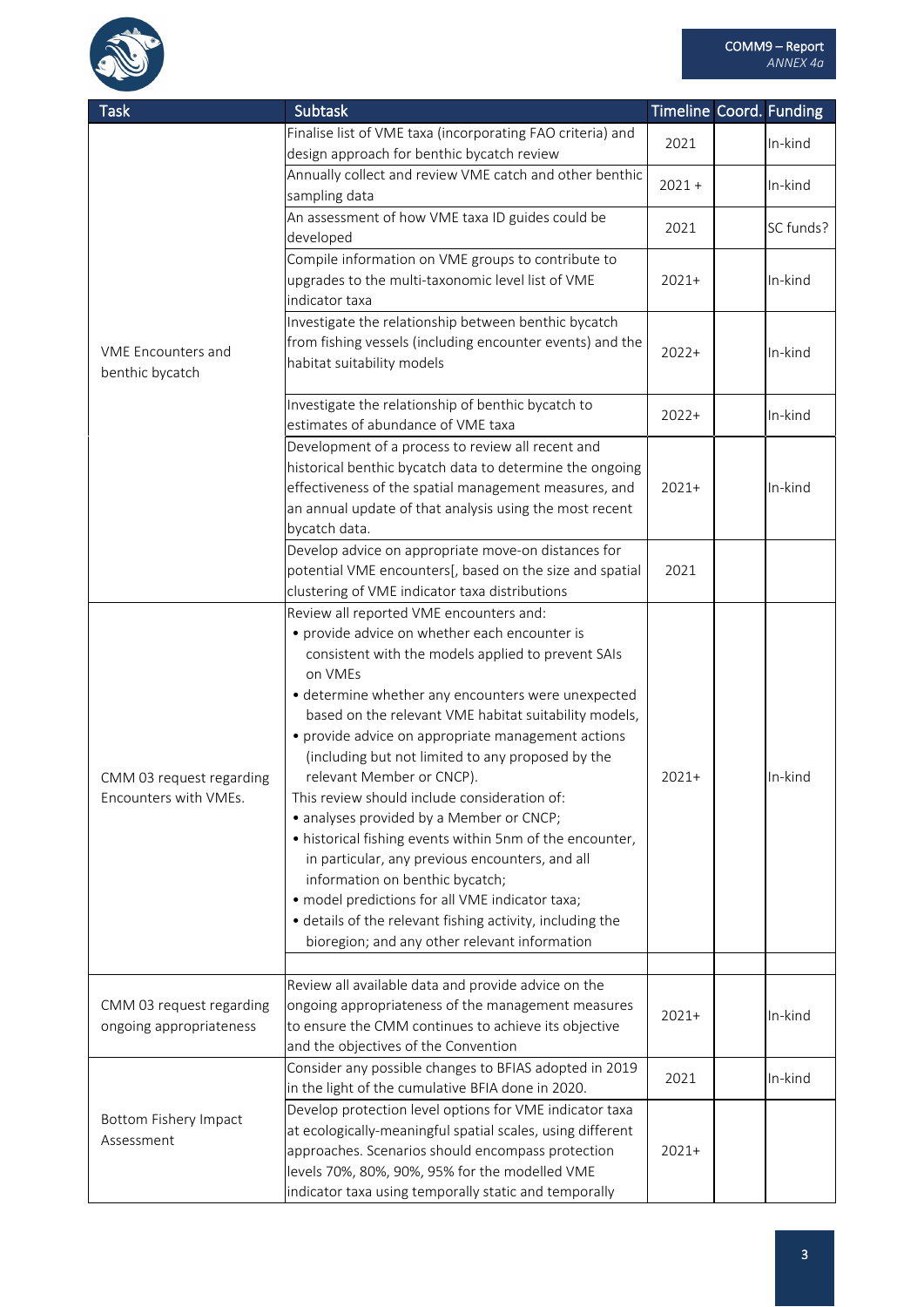

| <b>Task</b>                                                                                        | <b>Subtask</b>                                                                                                                                                                                                                                                                                                                                                                                              | <b>Timeline Coord. Funding</b> |         |
|----------------------------------------------------------------------------------------------------|-------------------------------------------------------------------------------------------------------------------------------------------------------------------------------------------------------------------------------------------------------------------------------------------------------------------------------------------------------------------------------------------------------------|--------------------------------|---------|
|                                                                                                    | dynamic assessment methods. The Scientific Committee                                                                                                                                                                                                                                                                                                                                                        |                                |         |
|                                                                                                    | should also explicitly account for uncertainties in current                                                                                                                                                                                                                                                                                                                                                 |                                |         |
|                                                                                                    | model predictions, the relative availability of VME                                                                                                                                                                                                                                                                                                                                                         |                                |         |
|                                                                                                    | indicator taxa in an area, and information from other                                                                                                                                                                                                                                                                                                                                                       |                                |         |
|                                                                                                    | RFMOs or guidance documents (if any) when formulating                                                                                                                                                                                                                                                                                                                                                       |                                |         |
|                                                                                                    | its recommendations to the Commission. Evaluations                                                                                                                                                                                                                                                                                                                                                          |                                |         |
|                                                                                                    | should be undertaken at spatial scales comparable to the                                                                                                                                                                                                                                                                                                                                                    |                                |         |
|                                                                                                    | Fisheries Management Areas described in SC8-                                                                                                                                                                                                                                                                                                                                                                |                                |         |
|                                                                                                    | DW07 rev1.                                                                                                                                                                                                                                                                                                                                                                                                  |                                |         |
|                                                                                                    | Develop abundance models for VME taxa                                                                                                                                                                                                                                                                                                                                                                       | $2021+$                        |         |
|                                                                                                    | Work to reduce uncertainties in risk assessments for                                                                                                                                                                                                                                                                                                                                                        | $2021+$                        | In-kind |
|                                                                                                    | benthic habitats and VMEs                                                                                                                                                                                                                                                                                                                                                                                   |                                |         |
|                                                                                                    | The Scientific Committee shall provide advice biennially<br>to the Commission on:                                                                                                                                                                                                                                                                                                                           | 2022,                          |         |
| CMM 03 request regarding<br>Marine mammals, seabirds,<br>reptiles and other species of<br>concern. | • Direct and indirect interactions between bottom<br>fishing and marine mammals, seabirds, reptiles and<br>other species of concern;<br>• Any recommended spatial or temporal closures or<br>spatially/temporally limited gear prohibitions for any<br>identified hotspots of these species; and<br>• Any recommended bycatch limits and/or measures for<br>an encounter protocol for any of these species. | 2024<br>2026                   | In-kind |
|                                                                                                    | Develop a framework for providing precautionary<br>advice on captures of marine mammals, seabirds,<br>reptiles and other species of concern                                                                                                                                                                                                                                                                 | 2021                           | In kind |

## 4. Squid Working Group

| <b>Task</b>                           | <b>Subtask</b>                                                                                                                                                         | <b>Timeline</b> | Coordinator                | <b>Funding</b>  |
|---------------------------------------|------------------------------------------------------------------------------------------------------------------------------------------------------------------------|-----------------|----------------------------|-----------------|
| Squid workshop                        | Squid Workshop including potential assessment<br>techniques and appropriate measures of fishing effort<br>(prior to SC9)                                               | 2021-22         | SQWG Chair/<br>Secretariat | NZ\$10K<br>(SC) |
| Squid<br>assessment and               | Develop a plan for more detailed within-season fishery<br>monitoring                                                                                                   | 2021            | SQ WG                      | In-kind         |
| <b>CMM</b>                            | Develop and present alternative assessment approaches                                                                                                                  | $2022+$         | SQ WG                      | In-kind         |
| development                           | Design and evaluate MSE and harvest control rules                                                                                                                      | $2023+$         | SQ WG                      | In-kind         |
| Standardise<br>biological<br>sampling | Identify where protocols differ e.g. type of sampling,<br>areas and timing of sampling, ageing                                                                         | 2021            | Peru, Chile                | In kind         |
|                                       | Reaching an updated agreement on consistent<br>approaches to genetic analyses for Jumbo flying squid                                                                   | 2021            |                            | In kind         |
| Observer<br>Coverage                  | Review minimum observer coverage (including in<br>relation to different fleet segments, CMM18-2020)                                                                    | 2023            |                            | In kind         |
|                                       | Sample biological information year-round in its entire<br>distribution area                                                                                            | 2021            |                            | In-kind         |
|                                       | Record and analyse diet data                                                                                                                                           | 2021            |                            | In-kind         |
| Squid<br>assessment data              | Review on the acoustic surveys for Squid biomass<br>estimation (pros, cons, challenges)                                                                                | 2021            |                            | In-kind         |
|                                       | Evaluate stock structure and assessment approaches<br>applicable to stocks found in the SPRFMO area<br>throughout their entire range (potential benchmark<br>workshop) | 2022            |                            | In-kind         |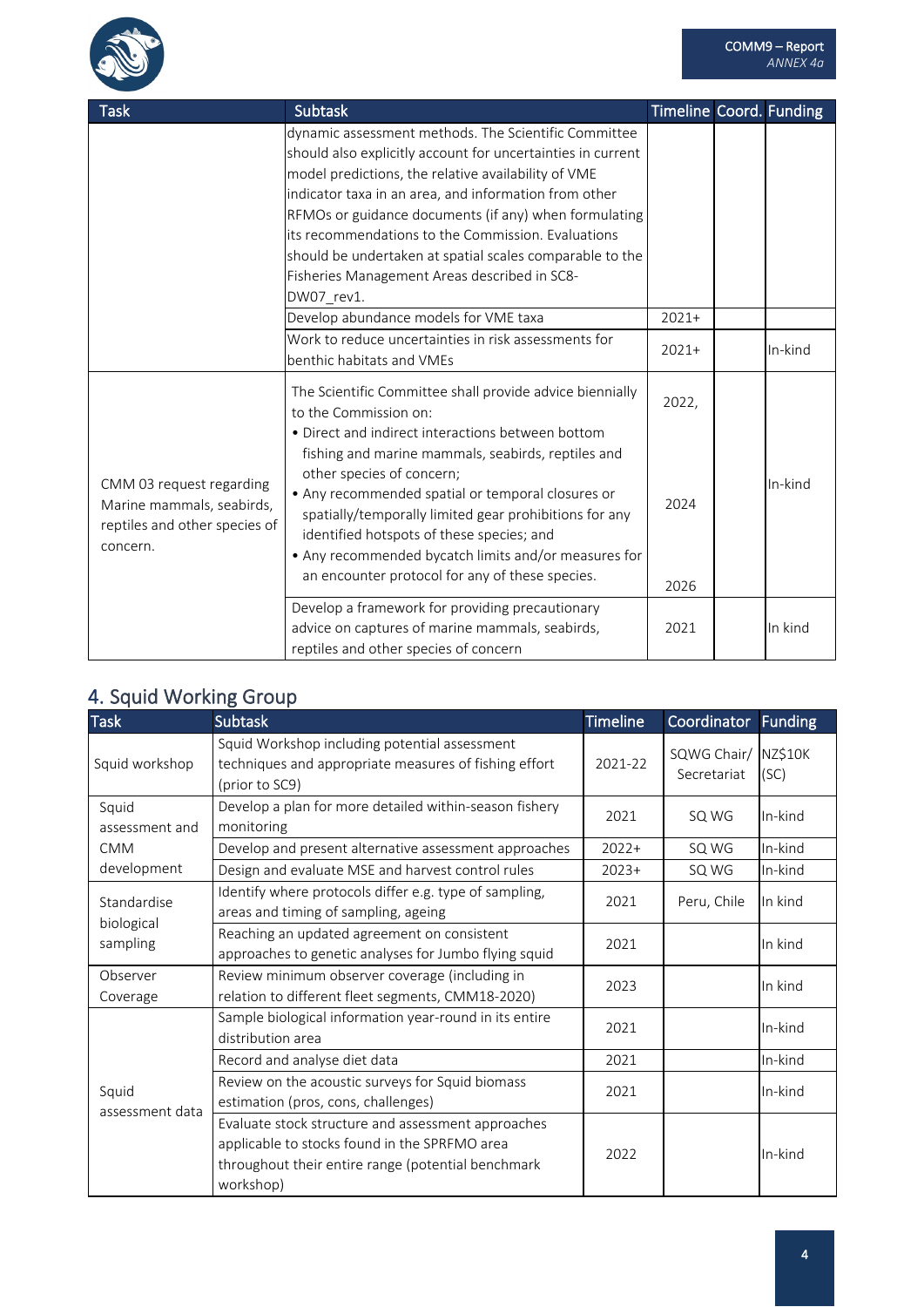

|                       | Collect and analyse genetic samplings (Convention area<br>and adjacent EEZs)                                                                                                                               | 2021-2022 | \$36k<br>(China) |
|-----------------------|------------------------------------------------------------------------------------------------------------------------------------------------------------------------------------------------------------|-----------|------------------|
| Squid<br>connectivity | Use modelling and observation data to predict<br>connectivity and seasonal to decadal variability possibly<br>using genetic, microchemistry, morphometric, parasite<br>prevalence, and tagging experiments | 2021-2022 | In-kind          |

## 5. Habitat Monitoring Working Group

| <b>Task</b>           | <b>Subtask</b>                                                 | <b>Timeline</b> | Coord.             | <b>Funding</b> |
|-----------------------|----------------------------------------------------------------|-----------------|--------------------|----------------|
|                       | Mapping spatial-temporal population density distribution       |                 |                    |                |
|                       | of jack mackerel using a combination of the existing           |                 | Peru/Chile In-kind |                |
| Evaluate the          | acoustic survey data and acoustic information as obtained      | $2021+$         |                    |                |
| applicability of data | from industry vessels                                          |                 |                    |                |
| collected from        | Subgroup of specialists to evaluate advantages and biases      |                 | Peru/Chile In-kind |                |
| fishing vessels       | of analysis methods                                            | 2023            |                    |                |
| targeting pelagic     | Subgroup of specialists to organise classification of fishing  |                 |                    |                |
| species               | fleets and develop an inventory of technologies available      | 2022            | Peru/Chile In-kind |                |
|                       | aboard fishing vessels to identify the potential to collect    |                 |                    |                |
|                       | data using the technologies currently being deployed           |                 |                    |                |
| Development of        | Characterise jack mackerel habitat (e.g., past studies done    | 2023            | Peru/Chile In-Kind |                |
| standardised          | in Peru and Chile)                                             |                 |                    |                |
| oceanographic data    | Provide ecosystem status overview for SC at seasonal to        | 2024            | Peru/Chile In-kind |                |
| products/modelling    | decadal scale                                                  |                 |                    |                |
|                       | Review the state of the art of habitat research in order to    |                 |                    |                |
|                       | recommend specific lines of investigation in this topic        | 2021            | Peru/Chile In-kind |                |
|                       | within the framework of the SPRFMO                             |                 |                    |                |
|                       | Explore the concept of jack mackerel habitat under an          |                 |                    |                |
|                       | interdisciplinary ontogeny approach for jack mackerel and      | $2021+$         | Peru/Chile In-kind |                |
|                       | other species (by life history stages and regions).            |                 |                    |                |
|                       | Workshop virtually conducted during 2021.                      |                 |                    |                |
|                       | Define a list of existing environmental data: satellite,       |                 |                    |                |
| Habitat monitoring    | acoustic surveys, acoustic fisheries surveys, fishing data,    | $2021+$         | Peru/Chile In-kind |                |
|                       | fishing vessel data (VMS, Observers) in time and space that    |                 |                    |                |
|                       | already exist inside the SPRFMO area                           |                 |                    |                |
|                       | Integration of databases provided by different members of      |                 |                    |                |
|                       | the HMWG and other working groups of the SC with               | $2021+$         | Peru/Chile In-kind |                |
|                       | linkage to a metadata repository                               |                 |                    |                |
|                       | Develop an inventory of research programmes being              |                 |                    |                |
|                       | developed by industry and scientific institutions regarding    | 2022            | Peru/Chile In-kind |                |
|                       | data collection and monitoring of marine habitats              |                 |                    |                |
|                       | Analyse the habitat preferences of jumbo squid and Jack        |                 |                    |                |
|                       | mackerel, noting the useful data and analyses provided by      | 2023            | Peru/Chile In-kind |                |
| Species behaviour and | Peru and Chile                                                 |                 |                    |                |
| preferences           | Habitat suitability modelling of Jack Mackerel                 | $2022+$         | Peru/Chile In-kind |                |
|                       | Incorporate behaviour, distribution, and abundance             |                 |                    |                |
|                       | information about mesopelagic, euphausiids and other key       | $2022+$         | Peru/Chile In-kind |                |
|                       | species of the Humboldt Current System                         |                 |                    |                |
|                       | Develop new approaches based on different tools such as        |                 |                    |                |
|                       | GAM, GLM, INLA, ROMS, Biogeochemical, Geostatistics, big       |                 |                    |                |
| Use of new Tools      | data and machine learning (e.g. for acoustic classification    | $2021+$         | Peru/Chile In-kind |                |
|                       | of targets) and utilisation of different platforms: scientific |                 |                    |                |
|                       | surveys, fishing vessels, satellite oceanography, gliders,     |                 |                    |                |
|                       | buoys, AUV                                                     |                 |                    |                |